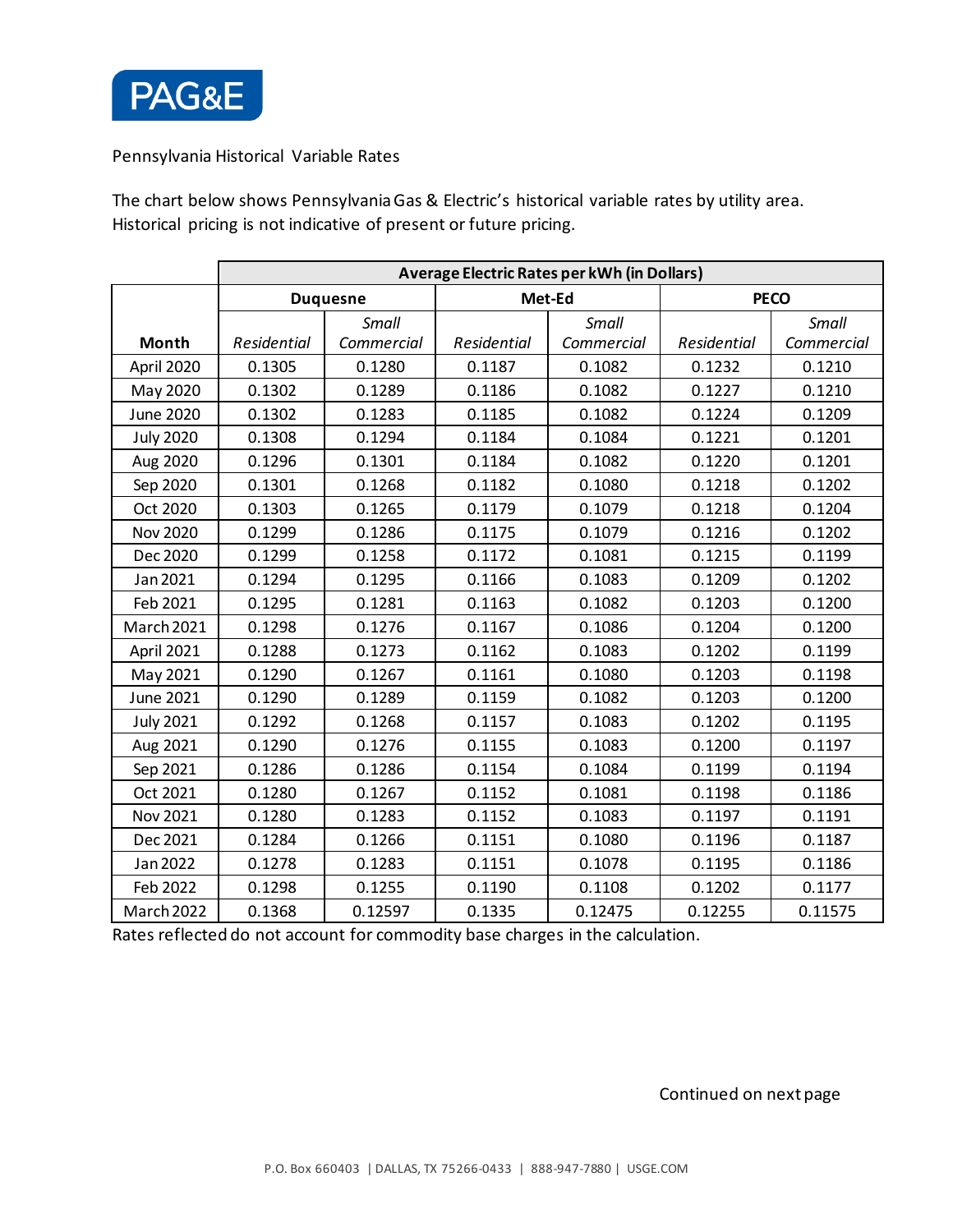|                  | Average Electric Rates per kWh ( in Dollars) |            |             |            |                  |            |
|------------------|----------------------------------------------|------------|-------------|------------|------------------|------------|
|                  | Penelec                                      |            | PP&L        |            | <b>West Penn</b> |            |
|                  |                                              | Small      |             | Small      |                  | Small      |
| Month            | Residential                                  | Commercial | Residential | Commercial | Residential      | Commercial |
| April 2020       | 0.1165                                       | 0.1090     | 0.1255      | 0.1150     | 0.1175           | 0.1080     |
| May 2020         | 0.1163                                       | 0.1090     | 0.1255      | 0.1151     | 0.1176           | 0.1079     |
| June 2020        | 0.1162                                       | 0.1091     | 0.1253      | 0.1150     | 0.1175           | 0.1080     |
| <b>July 2020</b> | 0.1161                                       | 0.1091     | 0.1254      | 0.1151     | 0.1174           | 0.1079     |
| Aug 2020         | 0.1161                                       | 0.1090     | 0.1253      | 0.1149     | 0.1173           | 0.1077     |
| Sep 2020         | 0.1157                                       | 0.1089     | 0.1251      | 0.1152     | 0.1169           | 0.1077     |
| Oct 2020         | 0.1152                                       | 0.1088     | 0.1249      | 0.1150     | 0.1160           | 0.1077     |
| <b>Nov 2020</b>  | 0.1148                                       | 0.1088     | 0.1247      | 0.1148     | 0.1157           | 0.1077     |
| Dec 2020         | 0.1145                                       | 0.1087     | 0.1246      | 0.1148     | 0.1150           | 0.1077     |
| Jan 2021         | 0.1141                                       | 0.1086     | 0.1243      | 0.1146     | 0.1142           | 0.1077     |
| Feb 2021         | 0.1135                                       | 0.1086     | 0.1240      | 0.1144     | 0.1135           | 0.1077     |
| March 2021       | 0.1130                                       | 0.1077     | 0.1238      | 0.1141     | 0.1135           | 0.1077     |
| April 2021       | 0.1131                                       | 0.1085     | 0.1239      | 0.1142     | 0.1128           | 0.1077     |
| May 2021         | 0.1127                                       | 0.1086     | 0.1236      | 0.1142     | 0.1125           | 0.1077     |
| June 2021        | 0.1124                                       | 0.1086     | 0.1233      | 0.1139     | 0.1123           | 0.1077     |
| <b>July 2021</b> | 0.1123                                       | 0.1086     | 0.1232      | 0.1144     | 0.1115           | 0.1077     |
| Aug 2021         | 0.1119                                       | 0.1086     | 0.1228      | 0.1141     | 0.1116           | 0.1077     |
| Sep 2021         | 0.1117                                       | 0.1085     | 0.1227      | 0.1140     | 0.1112           | 0.1077     |
| Oct 2021         | 0.1113                                       | 0.1085     | 0.1224      | 0.1140     | 0.1110           | 0.1077     |
| Nov 2021         | 0.1110                                       | 0.1085     | 0.1223      | 0.1140     | 0.1104           | 0.1081     |
| Dec 2021         | 0.1110                                       | 0.1084     | 0.1222      | 0.1140     | 0.1104           | 0.1073     |
| Jan 2022         | 0.1107                                       | 0.1084     | 0.1222      | 0.1129     | 0.1103           | 0.1071     |
| Feb 2022         | 0.1132                                       | 0.1123     | 0.1257      | 0.1182     | 0.1108           | 0.1063     |
| March 2022       | 0.1231                                       | 0.12383    | 0.1349      | 0.13002    | 0.1129           | 0.10726    |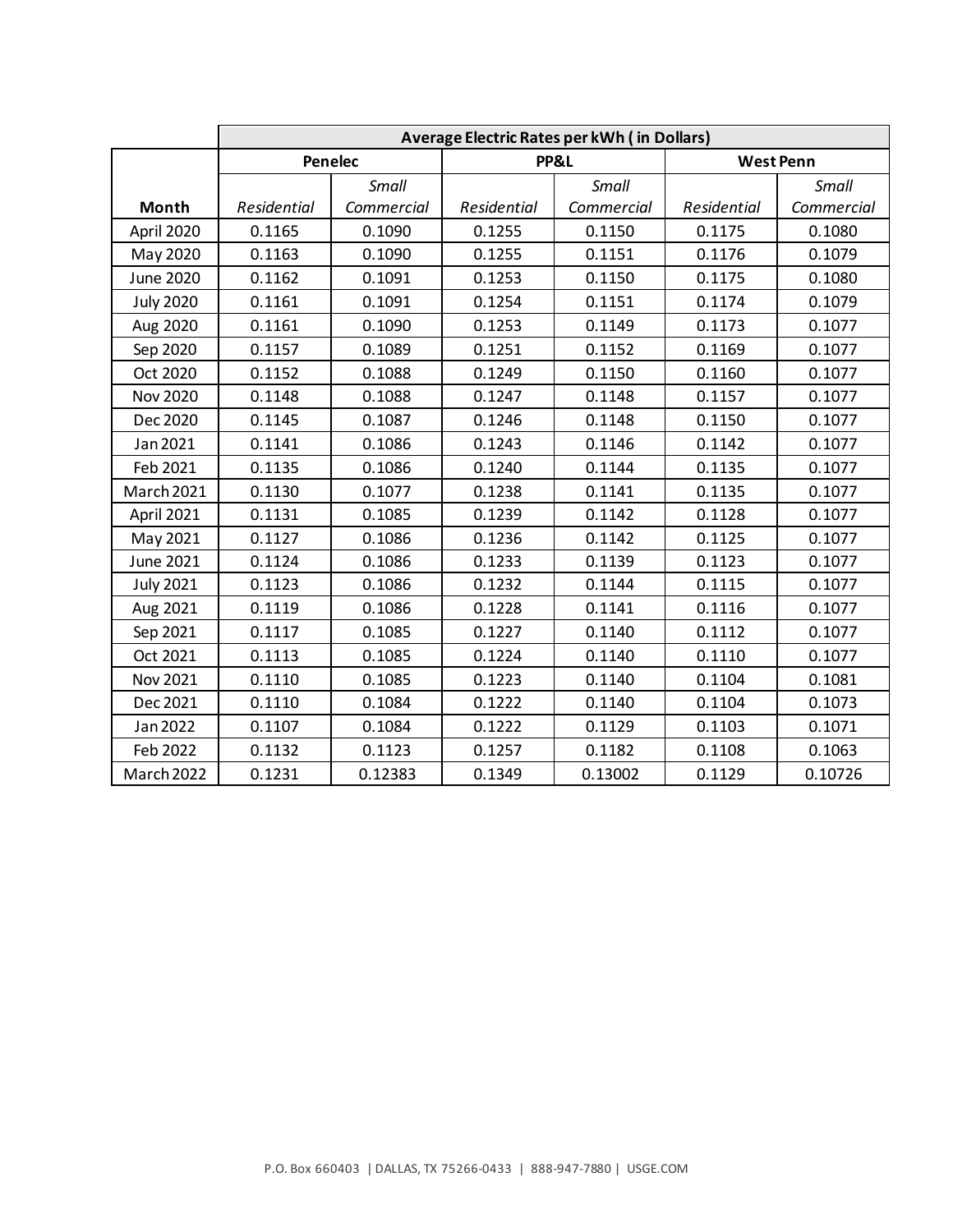|                  | <b>Average Gas Rates (in Dollars)</b> |            |                          |            |             |            |
|------------------|---------------------------------------|------------|--------------------------|------------|-------------|------------|
|                  | <b>Columbia Gas PA</b>                |            | <b>National Fuel Gas</b> |            | <b>PECO</b> |            |
|                  |                                       | Small      |                          | Small      |             | Small      |
| Month            | Residential                           | Commercial | Residential              | Commercial | Residential | Commercial |
| April 2020       | 0.8161                                | 0.7789     | 0.8983                   | 0.9001     | 0.9280      | 0.9616     |
| May 2020         | 0.8120                                | 0.7818     | 0.8956                   | 0.9003     | 0.9121      | 0.9592     |
| June 2020        | 0.8125                                | 0.7741     | 0.8930                   | 0.9007     | 0.8949      | 0.9536     |
| <b>July 2020</b> | 0.8108                                | 0.7763     | 0.8924                   | 0.9006     | 0.8793      | 0.9507     |
| Aug 2020         | 0.8103                                | 0.7753     | 0.8920                   | 0.9005     | 0.8795      | 0.9423     |
| Sep 2020         | 0.8073                                | 0.7752     | 0.8920                   | 0.9011     | 0.8769      | 0.9359     |
| Oct 2020         | 0.7989                                | 0.7685     | 0.8893                   | 0.9008     | 0.8672      | 0.9323     |
| <b>Nov 2020</b>  | 0.7918                                | 0.7757     | 0.8868                   | 0.9014     | 0.8599      | 0.9372     |
| Dec 2020         | 0.7863                                | 0.7739     | 0.8851                   | 0.9007     | 0.8575      | 0.9364     |
| Jan 2021         | 0.7758                                | 0.7711     | 0.8844                   | 0.9009     | 0.8575      | 0.9371     |
| Feb 2021         | 0.7690                                | 0.7703     | 0.8828                   | 0.9009     | 0.8495      | 0.9375     |
| March 2021       | 0.7579                                | 0.7704     | 0.8840                   | 0.9002     | 0.8525      | 0.9426     |
| April 2021       | 0.7482                                | 0.7719     | 0.8847                   | 0.9006     | 0.8481      | 0.9402     |
| May 2021         | 0.7461                                | 0.7715     | 0.8839                   | 0.9007     | 0.8469      | 0.9307     |
| June 2021        | 0.7413                                | 0.7663     | 0.8820                   | 0.9005     | 0.8500      | 0.9368     |
| <b>July 2021</b> | 0.7396                                | 0.7671     | 0.8805                   | 0.9012     | 0.8456      | 0.9232     |
| Aug 2021         | 0.7367                                | 0.7619     | 0.8804                   | 0.9011     | 0.8473      | 0.9332     |
| Sep 2021         | 0.7346                                | 0.7652     | 0.8802                   | 0.9013     | 0.8419      | 0.9318     |
| Oct 2021         | 0.7371                                | 0.7657     | 0.8809                   | 0.9010     | 0.8431      | 0.9332     |
| Nov 2021         | 0.7359                                | 0.7643     | 0.8819                   | 0.9014     | 0.8439      | 0.9318     |
| Dec 2021         | 0.7348                                | 0.7639     | 0.8840                   | 0.8993     | 0.8422      | 0.9302     |
| Jan 2022         | 0.7333                                | 0.7639     | 0.8849                   | 0.9014     | 0.8465      | 0.9268     |
| Feb 2022         | 0.7359                                | 0.7700     | 0.8848                   | 0.9019     | 0.8503      | 0.9379     |
| March 2022       | 0.73196                               | 0.85896    | 0.89287                  | 0.90452    | 0.89099     | 0.9585     |